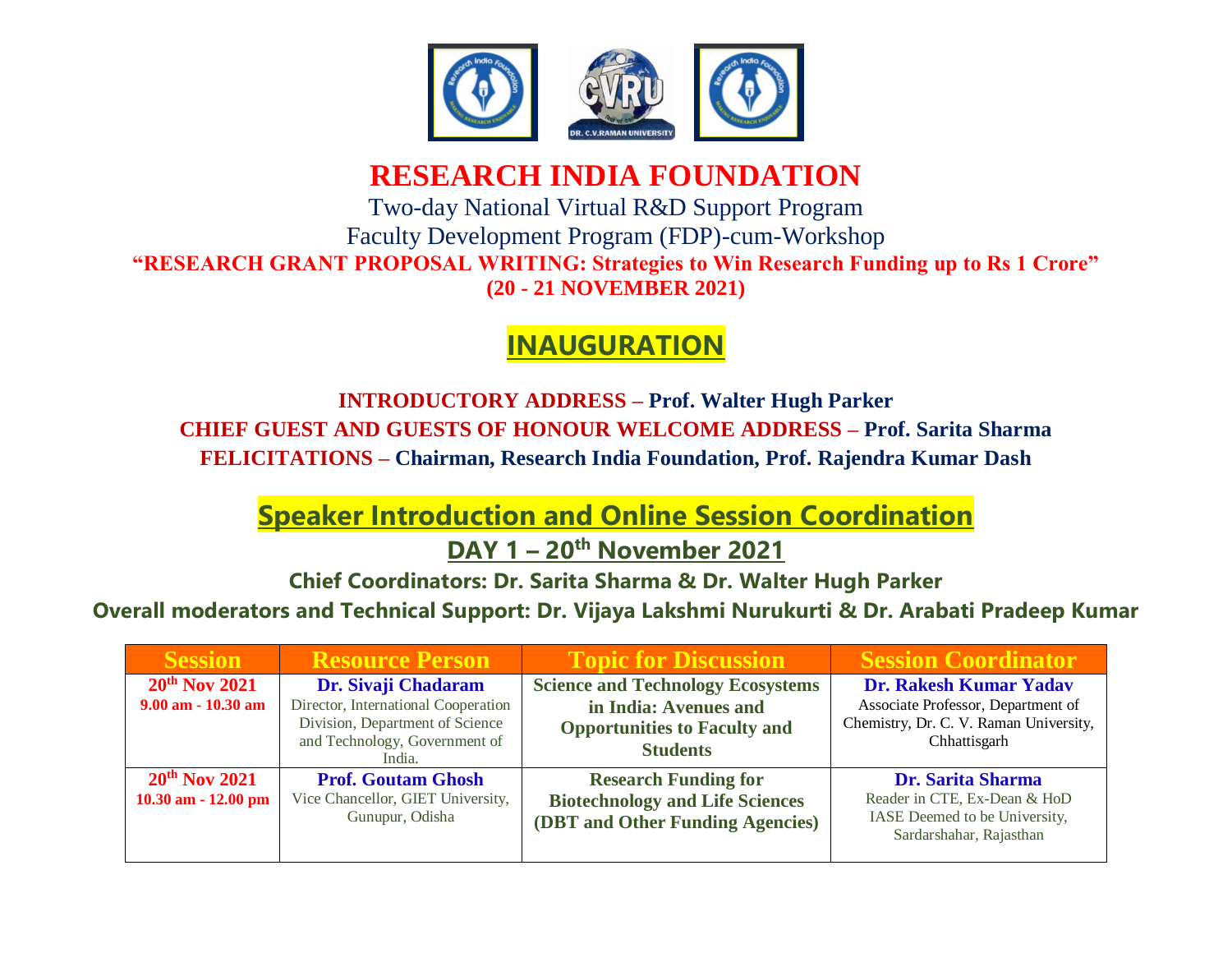| $20th$ Nov 2021<br>$12.00$ pm $- 1.30$ pm              | <b>Prof. Allam Srinivasa Rao</b><br>Professor (Applied Physics), Delhi<br><b>Technological University</b> | <b>Funding Opportunities for Sciences</b><br>and Applied Sciences (DST and<br><b>Other Funding Agencies</b> )                                   | Dr. T. Milton<br>DEAN - Tourism & Hospitality<br>Management, Bharath Institute of Higher<br>Education & Research, Chennai, TN                                                  |
|--------------------------------------------------------|-----------------------------------------------------------------------------------------------------------|-------------------------------------------------------------------------------------------------------------------------------------------------|--------------------------------------------------------------------------------------------------------------------------------------------------------------------------------|
| $20th$ Nov 2021<br>$1.30$ pm $- 2.00$ pm               |                                                                                                           | <b>LUNCH BREAK</b>                                                                                                                              |                                                                                                                                                                                |
| $20th$ Nov 2021<br>$2.00 \text{ pm} - 3.00 \text{ pm}$ | <b>Prof. Ramesh L Gardas</b><br>Professor (Chemistry), Indian<br><b>Institute of Technology Madras</b>    | <b>Tips on Writing Research Proposals</b><br>for International Funding                                                                          | Dr. Bibha Rani Nath<br>HoD (Education), Janata College,<br>Gauhati University, Guwahati, Assam                                                                                 |
| $20th$ Nov 2021<br>$3.00$ pm $- 4.30$ pm               | Dr. Saroj K. Singh<br>Emeritus Scientist, Ex-Chief<br>Scientist, CSIR-IMMT,<br>Bhubaneswar.               | <b>A-Z of Research Grant Proposal</b><br><b>Writing</b>                                                                                         | <b>Dr. Walter Hugh Parker</b><br>Assistant Professor in French,<br>Department of English and Foreign<br>Languages, SRM University,<br>Ramapuram, Chennai, TN                   |
| $20th$ Nov 2021<br>$4.30$ pm $-6.00$ pm                | Dr. Munirathinam Nethaji<br>Chief Research Scientist, Indian<br>Institute of Science (IISC),<br>Bangalore | <b>Industrial Research Funding and</b><br><b>Funding for Engineering and</b><br><b>Technology (DSIR/CSIR/CII and</b><br><b>Other Agencies</b> ) | Dr. Vijaya Lakshmi Nurukurti<br>Assistant Professor, Department of<br>English, Gayatri Vidya Parishad College<br>of Engineering (Autonomous),<br>Visakhapatnam, Andhra Pradesh |

#### **DAY 2 – 21 st November 2021**

#### **Chief Coordinators: Dr. Thangasamy Milton & Dr. Rakesh Kumar Yadav Overall moderators and Technical Support: Dr. Raji Ramesh & Dr. Walter Hugh Parker**

| <b>Session</b>                                                                       | <b>Resource Person</b>                                                                                                                                               | <b>Topic for Discussion</b>                                                                                                                               | <b>Session Coordinator</b>                                                                                                                                   |
|--------------------------------------------------------------------------------------|----------------------------------------------------------------------------------------------------------------------------------------------------------------------|-----------------------------------------------------------------------------------------------------------------------------------------------------------|--------------------------------------------------------------------------------------------------------------------------------------------------------------|
| $21st$ Nov 2021<br>$9.00$ am $-10.00$ am                                             | Dr. Biswajit Dalai<br>Assistant Professor, Department of<br>Physics, School of Sciences, GIET<br>University, Gunupur, Odisha                                         | <b>AICTE Research Funding for</b><br><b>Engineering, Science and</b><br><b>Humanities Faculty</b>                                                         | Dr. T. Milton<br>DEAN - Tourism & Hospitality<br>Management, Bharath Institute of Higher<br>Education & Research, Chennai, TN                                |
| $21st$ Nov 2021<br>$10.00$ am $-11.30$ am                                            | Prof. Dr. Asadi Srinivasulu<br>Head-Research & Professor of IT,<br>Research Coordinator of Data<br>Science Research Lab, BlueCrest<br>University, Monrovia - Liberia | <b>Project Proposal Writing for</b><br><b>Funding</b>                                                                                                     | Dr. K. Kavita<br>Associate professor, Department of<br>Mathematics, Bvrithyderabad College of<br>Engineering for Women, JNTU,<br>Hyderabad, Telangana        |
| $21st$ Nov 2021<br>$11.30$ am $-1.00$ pm<br>$21st$ Nov 2021<br>$1.00$ pm $- 2.00$ pm | Prof. D. N. Sansanwal<br>Former Dean, Education, Devi<br>Ahilya Viswa Vidyalaya; Regional<br>Chairman, NAAC; Visiting<br>Professor of IIM Indore                     | <b>Research Proposal Writing for UGC</b><br><b>STRIDE Funding Scheme</b><br><b>(Transdisciplinary Research)</b><br><b>Funding</b> )<br><b>LUNCH BREAK</b> | <b>Dr. Walter Hugh Parker</b><br>Assistant Professor in French,<br>Department of English and Foreign<br>Languages, SRM University,<br>Ramapuram, Chennai, TN |